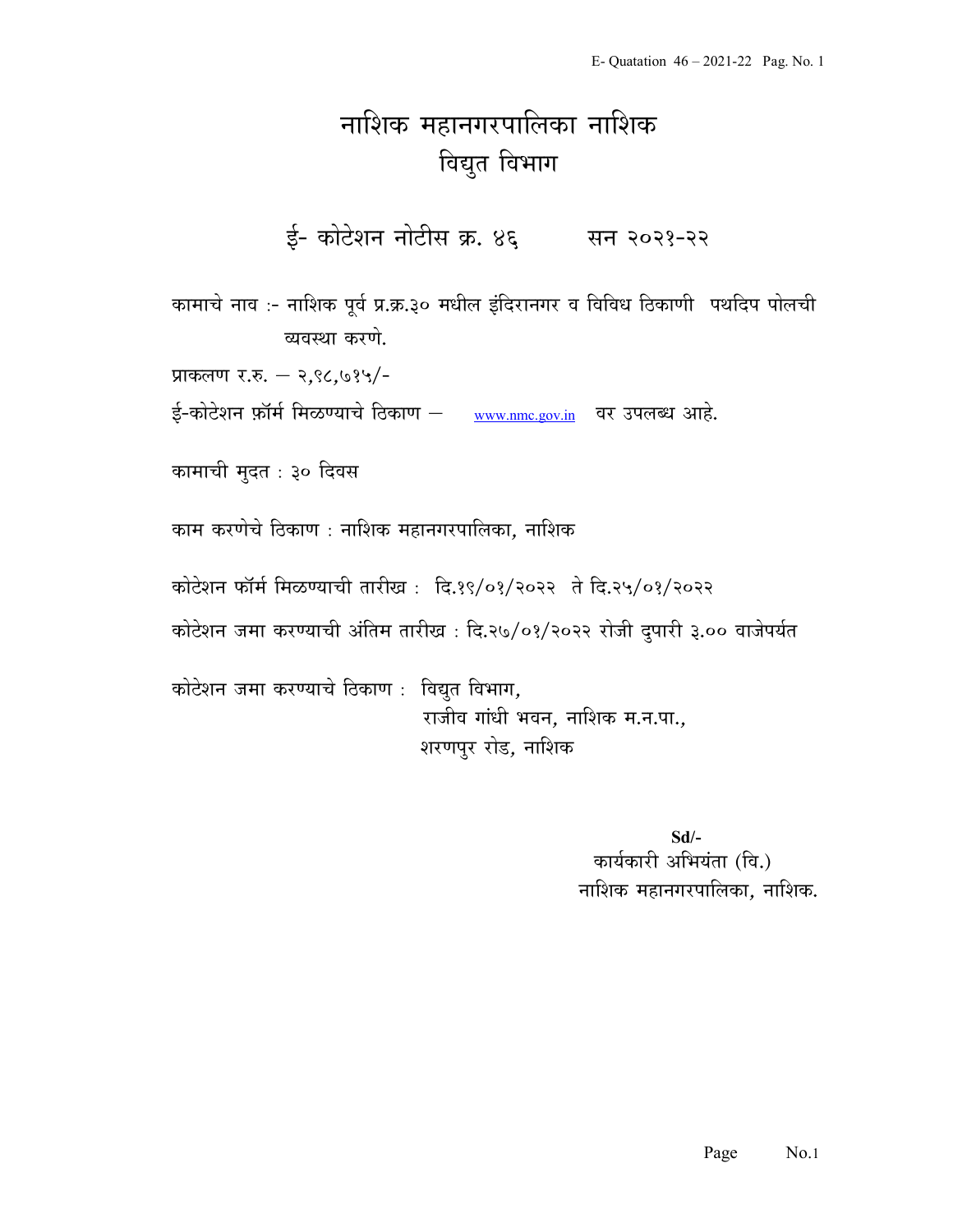| <b>NASHIK MUNICIPAL CORPORATION</b>         |                                                                                                                                                        |                                  |                                                                                                                                                                                                                                                                                                                                                                                                                           |  |
|---------------------------------------------|--------------------------------------------------------------------------------------------------------------------------------------------------------|----------------------------------|---------------------------------------------------------------------------------------------------------------------------------------------------------------------------------------------------------------------------------------------------------------------------------------------------------------------------------------------------------------------------------------------------------------------------|--|
| Rajiv Gandhi Bhavan, Sharanpur Road, Nashik |                                                                                                                                                        |                                  |                                                                                                                                                                                                                                                                                                                                                                                                                           |  |
| <b>Electrical Department</b>                |                                                                                                                                                        |                                  |                                                                                                                                                                                                                                                                                                                                                                                                                           |  |
|                                             | DETAILED 'E' Quotation form No. 46 of Year 2021-22                                                                                                     |                                  |                                                                                                                                                                                                                                                                                                                                                                                                                           |  |
|                                             | NASHIK MUNICIPAL CORPORATION, (NMC), NASHIK, invites 'E' Quotation form                                                                                |                                  |                                                                                                                                                                                                                                                                                                                                                                                                                           |  |
|                                             | <b>PERCENTAGE RATE Quotation</b> from firms/companies having requisite qualifications & experience                                                     |                                  |                                                                                                                                                                                                                                                                                                                                                                                                                           |  |
|                                             | as per qualification criteria.                                                                                                                         |                                  |                                                                                                                                                                                                                                                                                                                                                                                                                           |  |
| 1)<br>2)                                    | <b>NAME OF WORK</b><br><b>SCOPE OF WORK</b>                                                                                                            | $\ddot{\cdot}$<br>$\ddot{\cdot}$ | Supply and Erecting street light pole at Indira<br>Nagar and various palces in P.No. 30 Nashik<br>East Div.<br>Supply and Erecting street light pole at Indira<br>Nagar and various palces in P.No. 30 Nashik                                                                                                                                                                                                             |  |
|                                             |                                                                                                                                                        |                                  | East Div.                                                                                                                                                                                                                                                                                                                                                                                                                 |  |
| 3)                                          | <b>ESTIMATED COST PUT TO Quotation</b>                                                                                                                 | $\ddot{\cdot}$                   | Rs. Eastimate Rs. 2,98,715/- (Inclusive GST)                                                                                                                                                                                                                                                                                                                                                                              |  |
| 4)                                          | DATE OF ISSUING OF ON LINE Quotation<br><b>FORM</b>                                                                                                    | $\ddot{\cdot}$                   | $To$ 25/01/2022 (Including all<br><i>19/01/2022</i><br>holidays)                                                                                                                                                                                                                                                                                                                                                          |  |
|                                             | Available on our web site                                                                                                                              | $\ddot{\cdot}$                   | www.nmc.gov.in                                                                                                                                                                                                                                                                                                                                                                                                            |  |
| 5)                                          | <b>TIME LIMIT</b>                                                                                                                                      |                                  | 30 Days (Inclusive Mansoon)<br>NMC, Nashik, Maharashtra State, (INDIA).                                                                                                                                                                                                                                                                                                                                                   |  |
| 6)<br>7)                                    | <b>PLACE OF WORK</b><br><b>SECURITY DEPOSIT</b>                                                                                                        | $\ddot{\cdot}$<br>$\ddot{\cdot}$ | Total S.D is 2% of accepted Quotation cost.                                                                                                                                                                                                                                                                                                                                                                               |  |
|                                             |                                                                                                                                                        | a)                               | 2% of the accepted Contract Value in favor of<br>Commissioner, Nashik Municipal Corporation,<br>Nashik and can be paid in the form of Demand<br>Draft in favor of the Commissioner Nashik<br>Municipal Corporation. Nashik.                                                                                                                                                                                               |  |
| 8)                                          | <b>VALIDITY OF OFFERS</b>                                                                                                                              | $\ddot{\cdot}$                   | 180 Days or till expressly withdrawn by the<br>Quotation after 180 days, whichever is later.                                                                                                                                                                                                                                                                                                                              |  |
| 9)                                          | <b>AVAILABILITY OF DETAILED Quotation</b><br><b>NOTICE</b>                                                                                             | $\ddot{\cdot}$                   | From 19/01/2022 To 25/01/2022<br>including<br>online<br>holidays<br>website<br>all<br>on<br>our<br>www.nmc.gov.in                                                                                                                                                                                                                                                                                                         |  |
| 10)                                         | <b>LAST</b><br><b>DATE</b><br>OF<br><b>SUBMISSION</b><br>OF<br><b>TECHNICAL</b><br>BID<br>&<br><b>FINANCIAL</b><br><b>BID</b><br>(Quatation DOCUMENTS) | $\cdot$                          | documents (Technical bid &<br>Quotation<br>Financial bid) shall be submitted in the office of<br>Ex.Engr, Nashik Municipal Corporation, Rajiv<br>Gandhi Bhavan, Sharanpur Road, Nashik on or<br>before $\frac{25/01}{2022}$ up to $\frac{15:00}{2}$ hrs.                                                                                                                                                                  |  |
| 11)                                         | DATE AND TIME OF OPENING OF Quatation<br><b>DOCUMENT</b>                                                                                               | $\ddot{\cdot}$                   | If possible the tenders will be opened on<br>$\frac{27}{01}{2022}$ after <b>15:00</b> hrs in the office of<br>Executive<br>Engineer,<br>Nashik<br>Municipal<br>Corporation, Rajiv Gandhi Bhavan, Sharanpur<br>Road, Nashik, in presence of intending Tenderer<br>or their representatives if any. Please Note that<br>after scrutiny of Technical bid, the financial<br>offers of only qualified tenderer will be opened. |  |
| 12)                                         | <b>CONTACT DETAILS</b>                                                                                                                                 | $\ddot{\cdot}$                   | For any clarification & communication with<br>reference to the Quotation documents, the<br>concessionaires are expected to communicate at<br>contact information provided below-<br><b>Executive Engineer</b><br><b>Electrical Department</b><br>Nashik Municipal Corporation,<br>Rajiv Gandhi Bhavan,<br>Sharanpur Road, Nashik -422001.<br>Email- ee electrical@nmc.gov.in<br>Phone $- (0253)$ 2222434                  |  |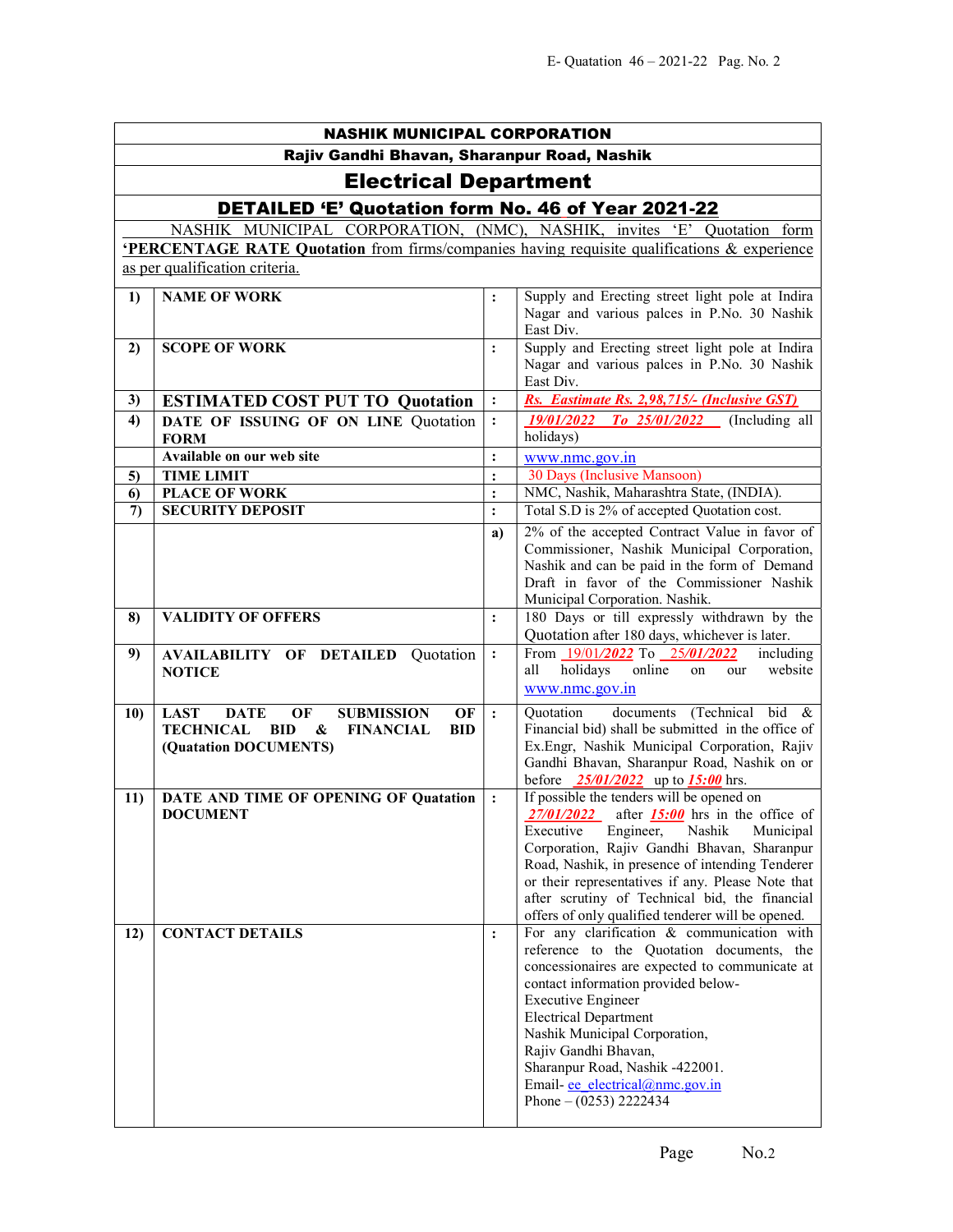| 13)          | TENDERER TO INFORM HIMSELF FULLY:-                                                                                                                                                                     |  |  |
|--------------|--------------------------------------------------------------------------------------------------------------------------------------------------------------------------------------------------------|--|--|
|              | The Quotation shall be deemed to have fully acquainted himself with the work $\&$ site                                                                                                                 |  |  |
|              | conditions and carefully examined the special conditions, the specifications mentioned for                                                                                                             |  |  |
|              | the said work, and shall be deemed to have fully informed himself regarding the local                                                                                                                  |  |  |
|              | conditions and various prevailing laws at time beings.                                                                                                                                                 |  |  |
|              | The Quotation shall also be deemed to have fully acquainted with various items involved in the works                                                                                                   |  |  |
|              | and as well as deemed to have fully acquainted himself with the fact that the work is to be carried out in                                                                                             |  |  |
|              | Nashik Municipal Corporation area. The Quotation should therefore plan his schedule of work properly so as                                                                                             |  |  |
|              | to complete the work within stipulated time limit. Nashik Municipal Corporation will not be liable for any loss                                                                                        |  |  |
|              | or damage sustained by the Quatation due to any reason.                                                                                                                                                |  |  |
|              | Contractor must abide by B1 / Quatation form condition. (Attached separately)<br>i)                                                                                                                    |  |  |
|              | $\overline{ii}$ )<br>Contractor has to download mobile app of NMC Know our works / PMS and has to upload                                                                                               |  |  |
|              | photo / Video before / during / after the work.                                                                                                                                                        |  |  |
| 14)          | DEFECT LIABILITY PERIOD (DLP):-                                                                                                                                                                        |  |  |
|              | Defect liability period for the work is 12 Calendar months & it should be counted after satisfactory                                                                                                   |  |  |
|              | testing and commissioning of all components. And will start after issuing completion certificate from                                                                                                  |  |  |
|              | competent authority. The shall be responsible for maintaining the entire scheme including all labor, material,                                                                                         |  |  |
|              | supervision etc. repairing, replacing the defective material used in the work at his own cost including cost of                                                                                        |  |  |
|              | any charges during execution and testing of the scheme.                                                                                                                                                |  |  |
| 15)<br>16)   | JOINT VENTURE OR ANY TYPE OF CONSORTIUM IS NOT ALLOWED.<br>METHOD OF SUBMISSION OF BOTH THE TECHNICAL BID, FINANCIAL BID & OPENING OF                                                                  |  |  |
|              | <b>OFFER: - (i.e. Quatation documents.)</b>                                                                                                                                                            |  |  |
|              |                                                                                                                                                                                                        |  |  |
|              | The Quatation documents i.e. technical bid $\&$ financial bid both shall be uploaded only online on or before                                                                                          |  |  |
| A)           | specified date & time as prescribed.<br><b>TECHNICAL BID:</b>                                                                                                                                          |  |  |
|              | Technical bid shall be uploaded online on the specified web site www.nmc.gov.in All Tenderer are                                                                                                       |  |  |
|              | requested to upload the requisite documents of Technical bid on the specified web site well in advance prior to                                                                                        |  |  |
|              | the last date of submission of bid to avoid network congestion.                                                                                                                                        |  |  |
|              | The Quatation shall upload the scanned copies on website www.nmc.gov.in document as per                                                                                                                |  |  |
|              | conditions.                                                                                                                                                                                            |  |  |
| 1)           | Certificate as a registered contractor in electrical category with Maharashtra PWD OR CPWD as class 'D'. Valid as on<br>date.                                                                          |  |  |
| 2)           | Valid Electrical contractor's license by Govt. of Maharashtra                                                                                                                                          |  |  |
| 3)           | Valid PAN registration certificate.                                                                                                                                                                    |  |  |
| 4)           | Valid P.F / EPF Registration certificate.                                                                                                                                                              |  |  |
| 5)           | Valid GST registration certificate.                                                                                                                                                                    |  |  |
| B)           | <b>FINANCIAL BID:</b>                                                                                                                                                                                  |  |  |
|              | The Quatation shall upload the financial bid on-line only on the specified web-site. www.nmc.gov.in                                                                                                    |  |  |
|              | well in advance prior to the last date & time of submission of financial bid to avoid network congestion./ In                                                                                          |  |  |
|              | sealed Envelop at NMC office.                                                                                                                                                                          |  |  |
|              | Tenderers shall quote a firm offer. Conditional offers shall not be considered and shall be treated as non-<br>responsive and thereof.                                                                 |  |  |
|              | Tenderers are requested to fill the tender carefully after noting the items and specifications. They are                                                                                               |  |  |
|              | informed that no variation in rates etc. shall be allowed on any ground such as clerical mistake.                                                                                                      |  |  |
|              | Misunderstanding etc. after the Quatation has been submitted.                                                                                                                                          |  |  |
|              | The offer should be based on the scope of work given above and should be inclusive of all taxes of state                                                                                               |  |  |
|              | and central Govt. applicable levies, duties, insurance and all other charges including traveling, lodging and                                                                                          |  |  |
|              | boarding or any other expenses of the tenderer and other employees of the Tenderer. NMC will not bear any                                                                                              |  |  |
|              | expenses other than the cost quoted for the work.<br>The agreement will have to be carried out on the stamp paper. As per act prevailing Govt. order,                                                  |  |  |
|              |                                                                                                                                                                                                        |  |  |
|              |                                                                                                                                                                                                        |  |  |
|              | required amount of stamp paper will be purchased by the tenderer.                                                                                                                                      |  |  |
| $\mathbf{C}$ | CONDITION FOR PAYMENT<br>PERFORMANCE<br>OF<br>ADDITIONAL<br><b>SECURITY</b>                                                                                                                            |  |  |
|              | DEPOSIT :-                                                                                                                                                                                             |  |  |
| 1)           | The contractor shall require to furnish the performance security deposit in the form of demand draft/<br>FDR/ recoverable Bank Guarantee of Nationalized Bank within 8 days after opening of financial |  |  |
|              | envelope (envelope No-2)                                                                                                                                                                               |  |  |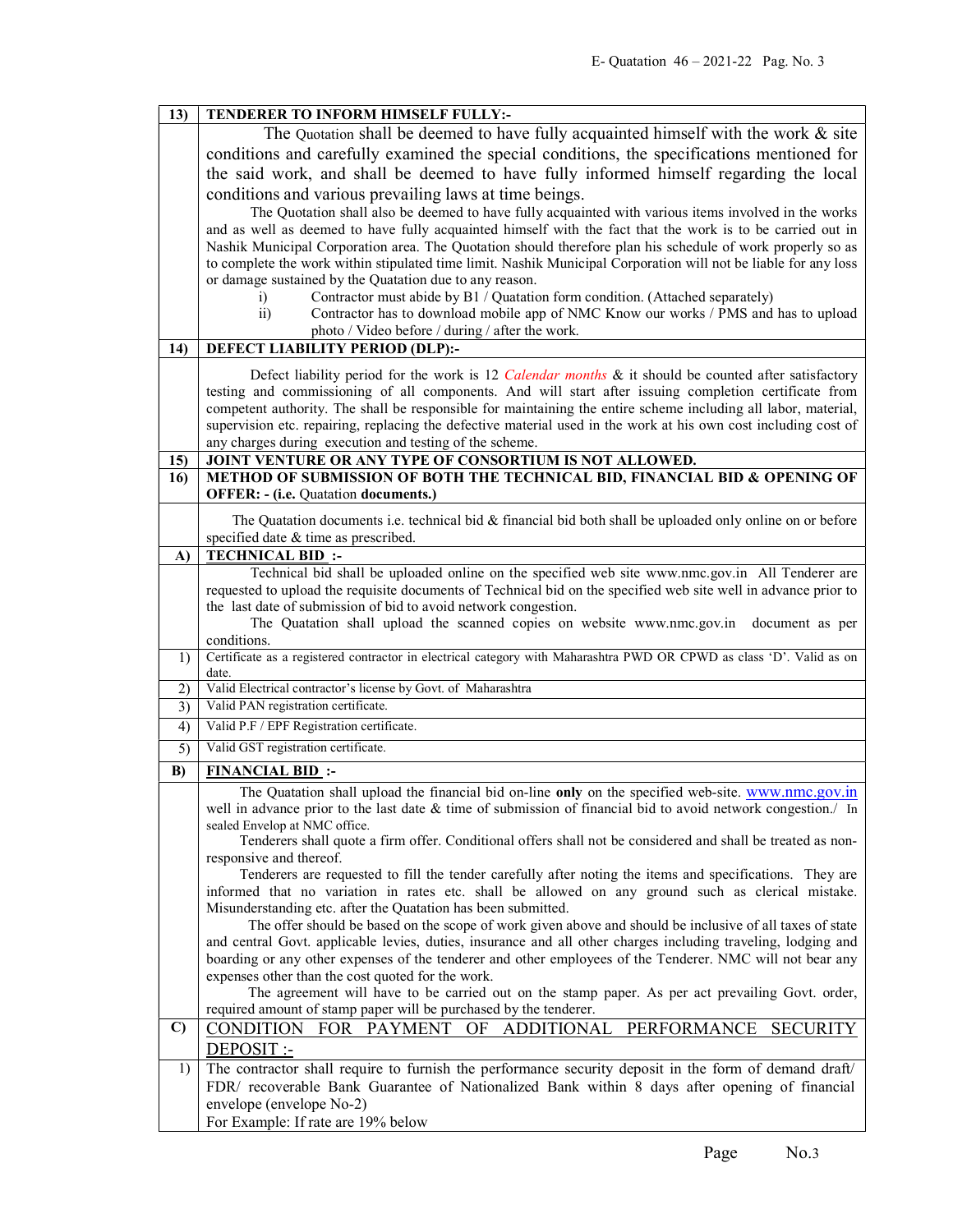|                 | $1\%$ to $10\%$ below<br>$-1\%$                                                                                                                                                                                                                                                  |  |  |
|-----------------|----------------------------------------------------------------------------------------------------------------------------------------------------------------------------------------------------------------------------------------------------------------------------------|--|--|
|                 | $-15\% - 10\% = 5\%$<br>Up to below $15%$                                                                                                                                                                                                                                        |  |  |
|                 | $(19\% - 15\% = 4\%)$ $-4\%$ $X$ 2 = 8%                                                                                                                                                                                                                                          |  |  |
|                 | Total PSD $(1+5+8) = 14\%$                                                                                                                                                                                                                                                       |  |  |
| 2)              | Additional Performance security of the successful bidder shall be returned immediately upon satisfactory                                                                                                                                                                         |  |  |
|                 | completion of work, the certificate of which shall be issued by the EE before releasing the additional security.                                                                                                                                                                 |  |  |
| 3)              | If the lowest bidder offer is more than 10% below the estimated cost of the tender, tender calling                                                                                                                                                                               |  |  |
|                 | authority should be call for the written explanation from this bidder with respect to the planning of execution                                                                                                                                                                  |  |  |
|                 | of work as the rate quoted by him. Tender calling authority should assure himself about the feasibility of                                                                                                                                                                       |  |  |
|                 | planning submitted by the bidder with respect to the quoted rates.                                                                                                                                                                                                               |  |  |
| D)              | <b>OPENING OF OFFER:-</b>                                                                                                                                                                                                                                                        |  |  |
|                 | Tenders will be opened in the office of Executive Engineer (NMC) as mentioned above                                                                                                                                                                                              |  |  |
| i)              | <b>Technical bid:</b> If possible technical bid will be opened to verify its contents as per requirement on specified                                                                                                                                                            |  |  |
|                 | date & time. If the various documents do not meet the requirements of the Tender, Tenderer will be                                                                                                                                                                               |  |  |
|                 | disqualified, However if the Executive Engineer feels that the Tenderer may be asked to submit the requisite                                                                                                                                                                     |  |  |
|                 | document within a stipulated time frame at the discretion of opening authority and if the Tenderer fails to                                                                                                                                                                      |  |  |
|                 | submit those documents within the stipulated time frame then a note will be recorded accordingly by the                                                                                                                                                                          |  |  |
|                 | opening authority and the said Tenderer's offer will not be considered for further action.                                                                                                                                                                                       |  |  |
| $\overline{11}$ | Financial Bid: If possible this bid shall be opened on date $\&$ time specified of the qualified Tenderer                                                                                                                                                                        |  |  |
|                 | only if contents of Technical bid are found acceptable.                                                                                                                                                                                                                          |  |  |
|                 | The tendered rate in form B-1 of the tender as percentage above / below the estimated rates put to the tender                                                                                                                                                                    |  |  |
|                 | the amount shall then be read out.                                                                                                                                                                                                                                               |  |  |
| iii)            | NMC is not responsible if due to any reason, tender documents are not uploaded on the last date of                                                                                                                                                                               |  |  |
|                 | submission. To avoid network congestion proper care should be taken and may upload tender well in advance                                                                                                                                                                        |  |  |
|                 | before last date & time of submission.                                                                                                                                                                                                                                           |  |  |
| iv)             | Tenderer and his authorized representative shall remain present with original documents during opening of                                                                                                                                                                        |  |  |
|                 | Financial bid.                                                                                                                                                                                                                                                                   |  |  |
| 17)             | <b>GENERAL CONDITIONS:-</b>                                                                                                                                                                                                                                                      |  |  |
| a)              | <b>APPROVALS:-</b>                                                                                                                                                                                                                                                               |  |  |
|                 | i)All work shall be carried out as per the specification contained in the standard specification published by                                                                                                                                                                    |  |  |
|                 |                                                                                                                                                                                                                                                                                  |  |  |
|                 |                                                                                                                                                                                                                                                                                  |  |  |
|                 | public works and housing department, Govt. of Maharashtra. In case of the discrepancy decision of the                                                                                                                                                                            |  |  |
|                 | Engineer-In-Charge will be Final.                                                                                                                                                                                                                                                |  |  |
|                 | ii) All test of pole, Earthing, cable shall be done as per specification in the presence of representative of NMC<br>& NMC approved third party inspection at Bidder own cost                                                                                                    |  |  |
| b)              | <b>INSURANCE:-</b>                                                                                                                                                                                                                                                               |  |  |
|                 | Successful Contractor shall take out necessary Insurance Policy / Policies so as to provide adequate insurance                                                                                                                                                                   |  |  |
|                 | cover for executive of the awarded contract work from the " Directorate of insurance, Maharashtra state                                                                                                                                                                          |  |  |
|                 | Mumbai" only. It's Postal address for correspondence is 264, MHADA, First Floor, Opp. Kalanagar, Bandra                                                                                                                                                                          |  |  |
|                 | (East), Mumbai-400051. (Telephone nos. 6438690/6438746, Fax no.6438461).                                                                                                                                                                                                         |  |  |
|                 | If the contractor fails to take insurance policy as above within 15 days from the date of work order, 1%                                                                                                                                                                         |  |  |
|                 | amount will be deducted from bill.                                                                                                                                                                                                                                               |  |  |
| c)              | <b>PAYMENT:-</b>                                                                                                                                                                                                                                                                 |  |  |
|                 | i) Contractor shall submit his bills on his own printed form. The manner of preparation of bills should                                                                                                                                                                          |  |  |
|                 | be according to the routine official procedure.                                                                                                                                                                                                                                  |  |  |
|                 | ii) Payment will be released as per availability of funds and no interest or claim will be paid on account                                                                                                                                                                       |  |  |
|                 | of delayed payment.                                                                                                                                                                                                                                                              |  |  |
|                 | iii) S.D. will be released after defect liability period.                                                                                                                                                                                                                        |  |  |
| d)              | <b>REJECTION OF OFFER:-</b>                                                                                                                                                                                                                                                      |  |  |
|                 | The Commissioner, Nashik Municipal Corporation, Nashik reserves the right to reject any or all offers without                                                                                                                                                                    |  |  |
|                 | assigning any reason thereof.                                                                                                                                                                                                                                                    |  |  |
| e)              | <b>PROGRESS OF WORK:-</b>                                                                                                                                                                                                                                                        |  |  |
|                 | The contractor should take site survey within of $0$ (T0) to $3$ (T1) days. The contractor must start work within $0$                                                                                                                                                            |  |  |
|                 | (T0) to 7 (T2) days and should finish the work within period of 30 to 60 days i.e. (T2 + 30 to 60 days) as per                                                                                                                                                                   |  |  |
|                 | site requirement.                                                                                                                                                                                                                                                                |  |  |
| $\mathbf{f}$    | COMPENSATION & DELAY(Clause 2 of B1/B2 Tender condition applies here):-                                                                                                                                                                                                          |  |  |
|                 | i) Compensation & Delay will be levied on the delayed of work within time limit, the penalty will be charged                                                                                                                                                                     |  |  |
|                 | as per given below                                                                                                                                                                                                                                                               |  |  |
|                 | from 1 <sup>st</sup> day of work order to $\frac{1}{4}$ <sup>th</sup> period of work order. = nil<br>after $\frac{1}{4}$ <sup>th</sup> period of W.O. to $\frac{1}{2}$ <sup>th</sup> period of work order. = 0.025 % of tender amount per day. after $\frac{1}{2}$ <sup>th</sup> |  |  |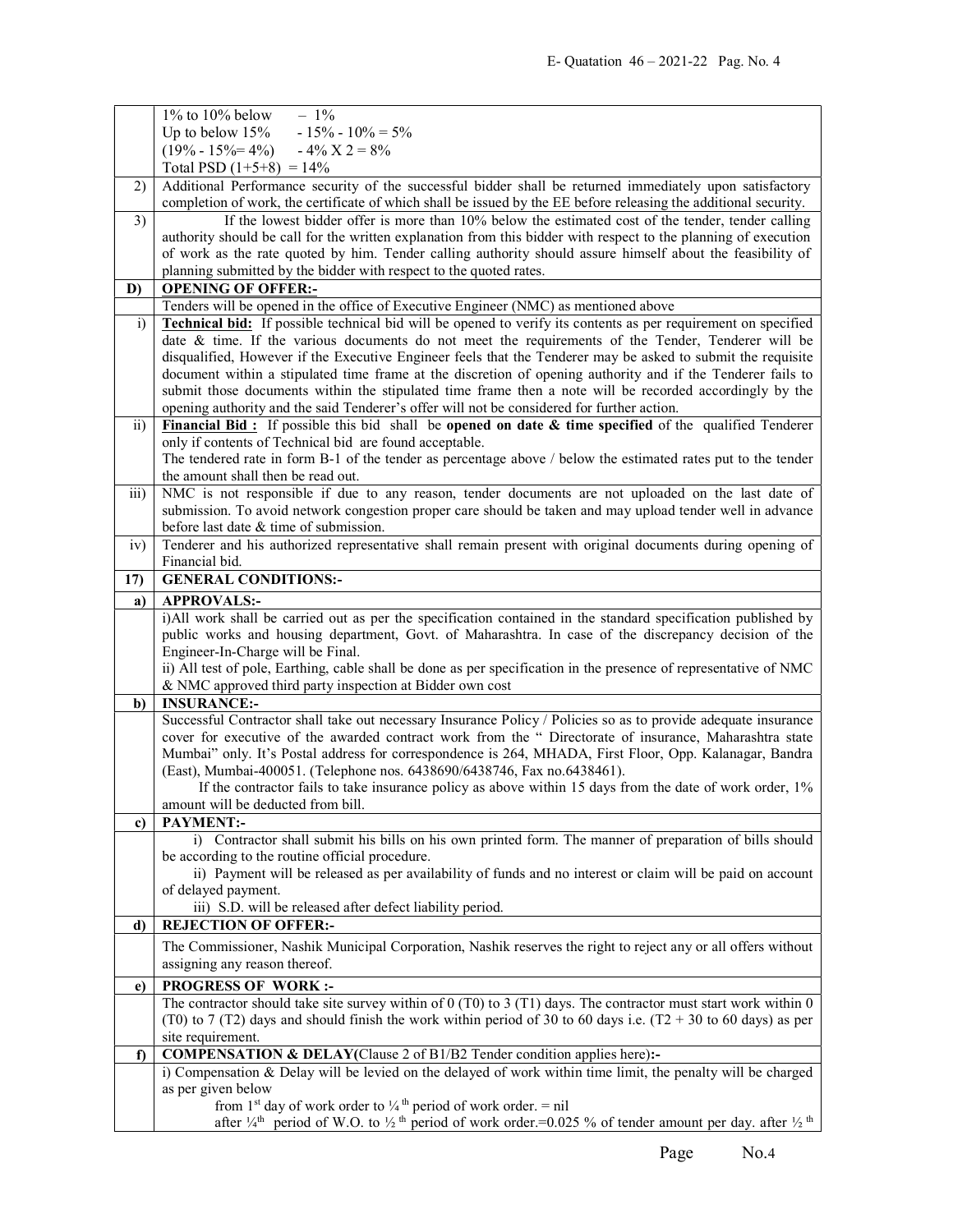|              | period of W.O. to $\frac{3}{4}$ <sup>th</sup> period of work order.=0.05 % of tender amount per day. after $\frac{3}{4}$ <sup>th</sup> period of<br>W.O. to last day of work order.=0.075 % of tender amount per day. After last date of W.O to till the                                                                                                                                                                                                                                                                                                                                                                                                                                                                   |                                                                                                                |  |
|--------------|----------------------------------------------------------------------------------------------------------------------------------------------------------------------------------------------------------------------------------------------------------------------------------------------------------------------------------------------------------------------------------------------------------------------------------------------------------------------------------------------------------------------------------------------------------------------------------------------------------------------------------------------------------------------------------------------------------------------------|----------------------------------------------------------------------------------------------------------------|--|
|              | completion day of work. 0.1% of tender amount per day.                                                                                                                                                                                                                                                                                                                                                                                                                                                                                                                                                                                                                                                                     |                                                                                                                |  |
|              | ii) If the material used for work is found of inferior quality or not as per specifications, the tenderer shall<br>replace the fitting within 7 days from date of intimation at the cost $\&$ risk of the tenderer, failing which Earnest<br>Money Deposit & Contract Deposit of the Contractor shall be forfeited & the tenderer shall be liable for penal<br>action, including blacklisting etc. In addition to this for failure, the Earnest Money Deposit & contract<br>deposit, or any fines is imposed by the Municipal Commissioner, the same shall be payable by the tenderer<br>immediately on demand failing which the same shall be recovered from other dues to the tenderer from the<br>Municipal Corporation |                                                                                                                |  |
| $\mathbf{g}$ | <b>BLACKLISTING:-</b>                                                                                                                                                                                                                                                                                                                                                                                                                                                                                                                                                                                                                                                                                                      |                                                                                                                |  |
|              | Forged document are submitted or<br>i)                                                                                                                                                                                                                                                                                                                                                                                                                                                                                                                                                                                                                                                                                     |                                                                                                                |  |
|              | If it becomes responsive on the basis of submission of bogus certificate.<br>$\overline{11}$                                                                                                                                                                                                                                                                                                                                                                                                                                                                                                                                                                                                                               |                                                                                                                |  |
|              | accessories found to have been previously used or having reconditioned part.                                                                                                                                                                                                                                                                                                                                                                                                                                                                                                                                                                                                                                               | iii) In case of non supply of equipment /accessories or supply of substandard quality or supply of equipment / |  |
|              | iv)                                                                                                                                                                                                                                                                                                                                                                                                                                                                                                                                                                                                                                                                                                                        |                                                                                                                |  |
|              | The successful bidder will have to pay initial deposit 5 % amount of the total cost of his bid as<br>security deposit shall paid in the treasury of N.M.C. within 10 days from the date of communication of                                                                                                                                                                                                                                                                                                                                                                                                                                                                                                                |                                                                                                                |  |
|              | acceptance of his offer. Failing which the EMD will be also forfeited at the risk $\&$ cost of the tenderer.                                                                                                                                                                                                                                                                                                                                                                                                                                                                                                                                                                                                               |                                                                                                                |  |
| h)           | <b>DISPUTE:-</b>                                                                                                                                                                                                                                                                                                                                                                                                                                                                                                                                                                                                                                                                                                           |                                                                                                                |  |
|              | The Commissioner, Nashik Municipal Corporation is the sole arbitrator for this work $\&$ contract.                                                                                                                                                                                                                                                                                                                                                                                                                                                                                                                                                                                                                         |                                                                                                                |  |
| i)           | <b>ACKNOWLEDGING COMMUNICATIONS:-</b>                                                                                                                                                                                                                                                                                                                                                                                                                                                                                                                                                                                                                                                                                      |                                                                                                                |  |
|              | Every Communication from the Executive Engineer (Ele.) Nashik Municipal Corporation of Nashik to the<br>tenderer should be acknowledging by the tenderer with the signature of authorized person and with official<br>rubber stamp of the tenderer.                                                                                                                                                                                                                                                                                                                                                                                                                                                                        |                                                                                                                |  |
| $\mathbf{j}$ | <b>JURISDICTION OF COURTS NASHIK ONLY:-</b>                                                                                                                                                                                                                                                                                                                                                                                                                                                                                                                                                                                                                                                                                |                                                                                                                |  |
| $\bf k)$     | <b>TAXES AND DUTIES:-</b>                                                                                                                                                                                                                                                                                                                                                                                                                                                                                                                                                                                                                                                                                                  |                                                                                                                |  |
|              | The rates quoted by the tenderer should inclusive of all duties, levies taxes including GST.                                                                                                                                                                                                                                                                                                                                                                                                                                                                                                                                                                                                                               |                                                                                                                |  |
| $\mathbf{D}$ | <b>FORCE MAJEURE CLAUSE:-</b>                                                                                                                                                                                                                                                                                                                                                                                                                                                                                                                                                                                                                                                                                              |                                                                                                                |  |
|              | It is at desecration of NMC authority to imposed force majeure clause and thereof.                                                                                                                                                                                                                                                                                                                                                                                                                                                                                                                                                                                                                                         |                                                                                                                |  |
|              | $Sd$ /-                                                                                                                                                                                                                                                                                                                                                                                                                                                                                                                                                                                                                                                                                                                    |                                                                                                                |  |
|              |                                                                                                                                                                                                                                                                                                                                                                                                                                                                                                                                                                                                                                                                                                                            | <b>Executive Engineer</b>                                                                                      |  |
|              | Signature and Stamp                                                                                                                                                                                                                                                                                                                                                                                                                                                                                                                                                                                                                                                                                                        | <b>Electrical Department</b>                                                                                   |  |
|              | Of Contractor                                                                                                                                                                                                                                                                                                                                                                                                                                                                                                                                                                                                                                                                                                              | <b>Nashik Municipal Corporation</b>                                                                            |  |
|              |                                                                                                                                                                                                                                                                                                                                                                                                                                                                                                                                                                                                                                                                                                                            |                                                                                                                |  |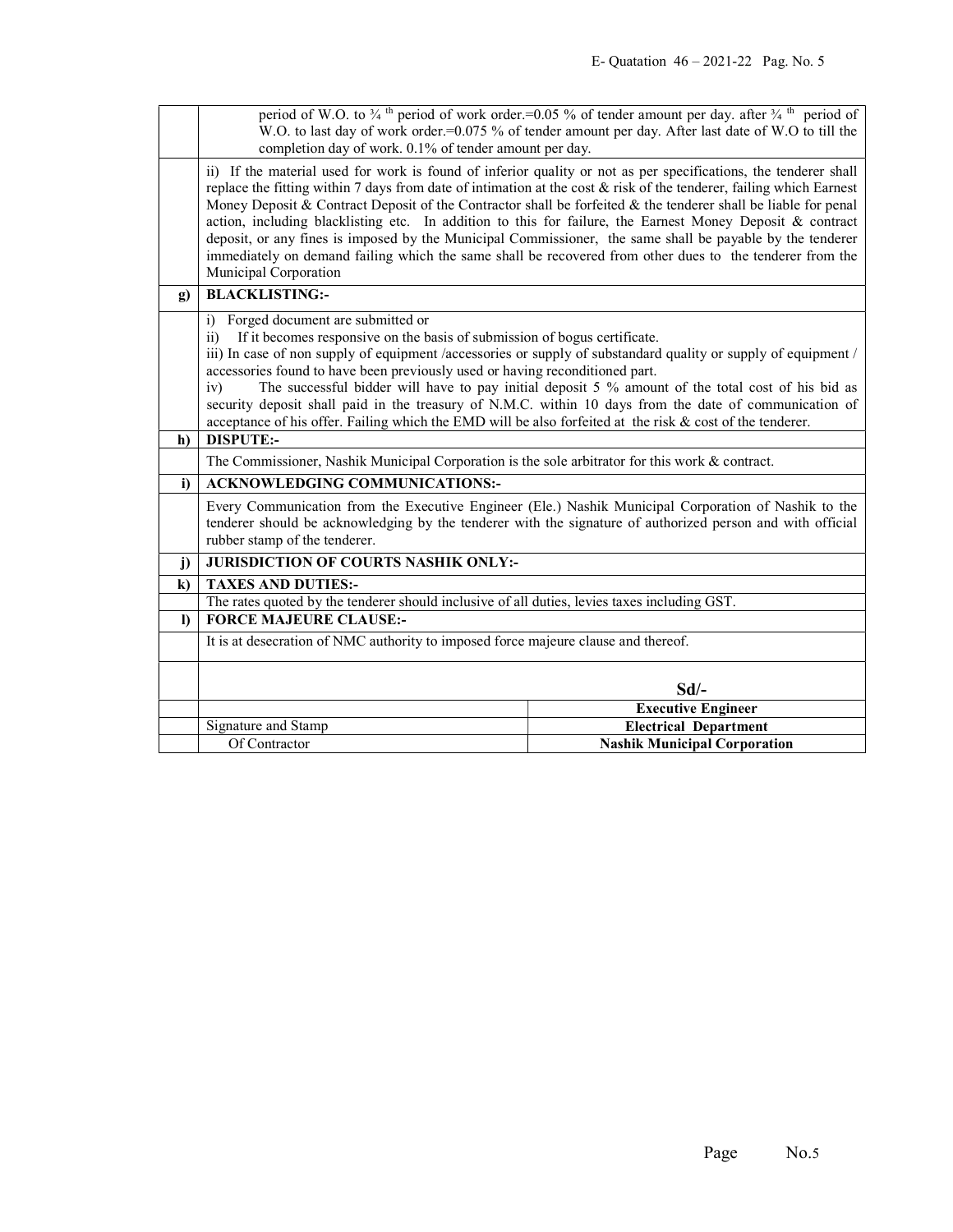## NASHIK MUNICIPAL CORPORATION ELECTRICAL DEPARTMENT

'E' Quotation form No. 46 (2021-22)

Name of work:- Supply and Erecting street light pole at Indira Nagar and various palces in P.No. 30 Nashik East Div. Estimate Cost put Rs.298715/-<br>
Time limit :- 30 Days

|                |                                                                                                                                                                                                                                                                                                                                 | SCHEDULE 'B' OF B-1 'E' QUOTATION FORM |      |      |               |  |
|----------------|---------------------------------------------------------------------------------------------------------------------------------------------------------------------------------------------------------------------------------------------------------------------------------------------------------------------------------|----------------------------------------|------|------|---------------|--|
| Sr.<br>No.     | <b>Item</b>                                                                                                                                                                                                                                                                                                                     | Qty.                                   | Rate | Per  | <b>Amount</b> |  |
| $\mathbf{1}$   | Supplying and erecting G.I. tubular<br>swaged pole114.3 x 88.9 x 76.1mm.<br>dia<br>4.5x3.65x3.25<br>with<br>mm<br>thickness $(4 + 1.5 + 1.5 \text{ m})$ length<br>respectively and total 7 m long with<br>pole cap, base plate in provided<br>foundation.(weight 73 kg.) as per<br>specification                                | Nos.<br>11                             | 7807 | Each | 85877.00      |  |
| $\overline{2}$ | $16 - 3 - 3$<br>Making cement concrete foundation<br>including excavation $(60 \times 60 \times 150)$<br>cm deep in 1:3:6 cement concrete 20<br>$x 25$ mm stone metal, $(45 x 45 x 45)$<br>cm /45 cm dia. x 45 cm height plinth<br>duly plastered, with necessary curing<br>and finishing complete. (above 6 m<br>to 9 m poles) | Nos.<br>11                             | 1942 | Each | 21362.00      |  |
| 3              | $9 - 1 - 4$<br>Supplying and erecting pipe type<br>earthing with 40mm. dia.G.I. pipe or<br>20mm dia. G.I. rod complete with all<br>materials as per specification no.<br>EA-EP                                                                                                                                                  | 11<br>Nos.                             | 1355 | Each | 14905.00      |  |
| 4              | $2 - 9 - 2$<br>Supplying and erecting Street light<br>bracket made from 40 mm. dia 'B'<br>class G.I. Pipe, 0.6m. in length along<br>with pole cap of 300 mm length and<br>80 mm dia duly welded with<br>provided leads as per specification<br>no. FG-BKT/BPC                                                                   | 09<br>Nos.                             | 635  | Each | 5715.00       |  |
| 5              | $2 - 9 - 6$<br>Supplying and erecting Street light<br>bracket for erection of Double fitting<br>made from 40 mm. dia 'B' class G.I.<br>pipe 1.0 m in length along with pole<br>cap of 300 mm length 100 mm dia<br>duly welded as per specification no.<br>FG-BKT/BPC                                                            | Nos.<br>2                              | 1233 | Each | 2466.00       |  |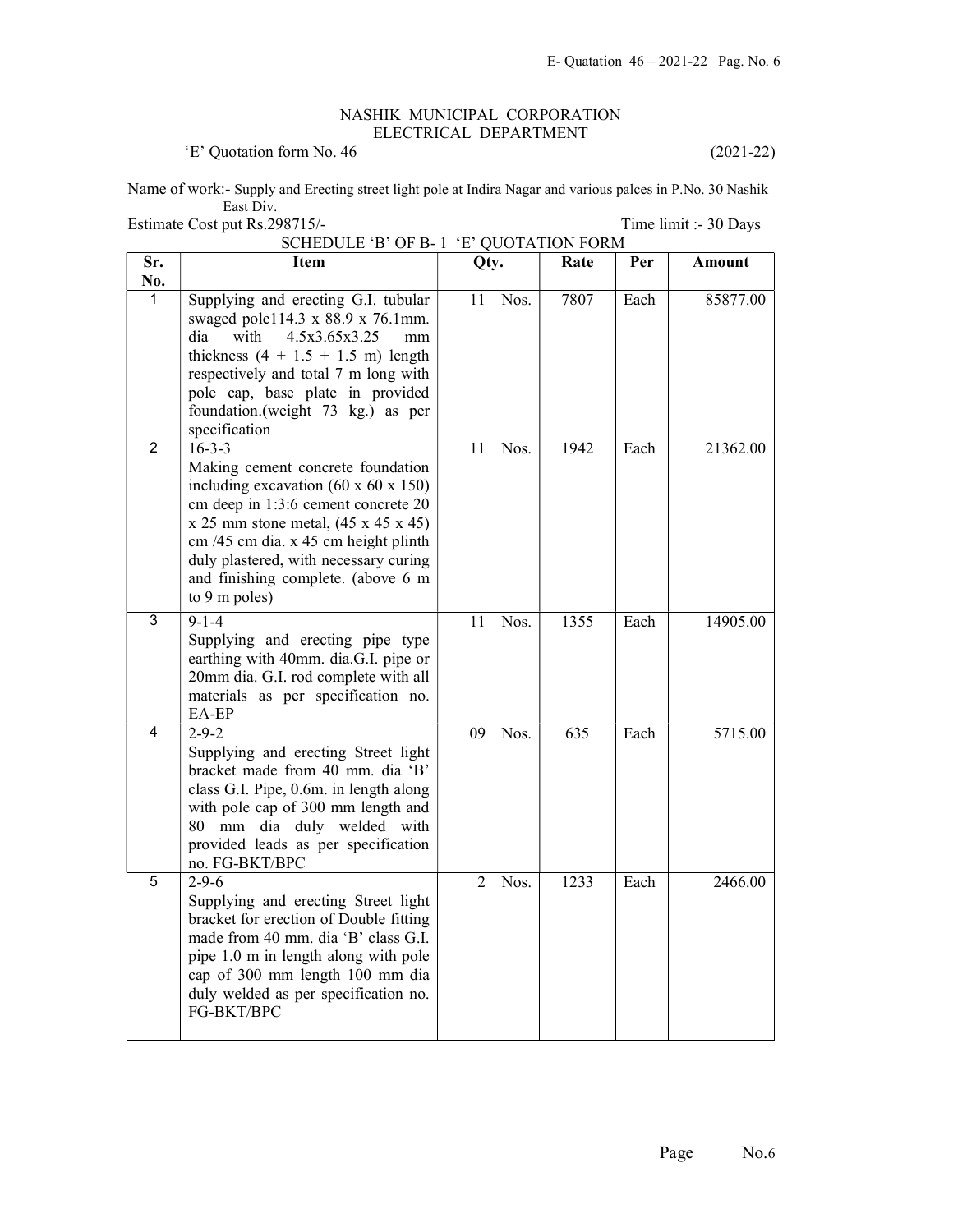| Sr.       | <b>Item</b>                                                                                                                                                                                                                                                                                                                | Qty. |      | Rate                  | Per  | Amount    |
|-----------|----------------------------------------------------------------------------------------------------------------------------------------------------------------------------------------------------------------------------------------------------------------------------------------------------------------------------|------|------|-----------------------|------|-----------|
| No.       |                                                                                                                                                                                                                                                                                                                            |      |      |                       |      |           |
| 6         | $1 - 3 - 27$<br><b>PVC</b><br>Supplying<br>and<br>erecting<br>insulated PVC round sheathed 1.5<br>sq.mm (30 no. x 0.25 mm dia.) 3<br>core flexible multi stranded copper<br>Industrial cable for voltage grade up<br>to 1.1 kV                                                                                             | 60   | Mtr. | 57                    | Mtr  | 3420.00   |
| 7         | $7 - 6 - 9$<br>Supplying and laying (including<br>excavation of suitable width & depth<br>up to 90 cm) 50 mm outside dia.<br>double wall corrugated pipes (DWC)<br>of HDPE for enclosing cable below<br>ground/road surface, to required<br>depth complete.                                                                | 330  | Mtr. | 200                   | Mtr  | 66000.00  |
| 8         | $7 - 1 - 28$<br>Supplying, erecting $\&$ terminating<br>XLPE armoured cable 4 core 10 sq.<br>aluminium conductor with<br>mm.<br>continuous 5.48 sq. mm. (12 SWG)<br>G.I. earth wire complete erected with<br>glands & lugs, on wall/ trusses/pole<br>or laid in provided trench/ pipe as<br>per specification no. CB-LT/AL | 370  | Mtr. | 163                   | Mtr. | 60310.00  |
| 9         | $7 - 8 - 8$<br>Supplying & erecting FRP box of<br>size 300 x 200 x 125 mm, 2.7 mm<br>thick complete on pole/wall as per<br>specification no. CB-SB                                                                                                                                                                         | 11   | Nos. | 605                   | Each | 6655.0    |
|           |                                                                                                                                                                                                                                                                                                                            |      |      | Total Rs. Without GST |      | 266710.00 |
| GST 12 %  |                                                                                                                                                                                                                                                                                                                            |      |      | 32005.00              |      |           |
| Total Rs. |                                                                                                                                                                                                                                                                                                                            |      |      | 298715.00             |      |           |

I /We are hereby agreed to exeute the above work at  $\%$  above / below (In words) ……..……… ……………………………… perecent ) the estimated rates.

Signature & stamp of Contractor

Sd/-

 Executive Engineer (Ele.) Nashik Municipal Corporation,